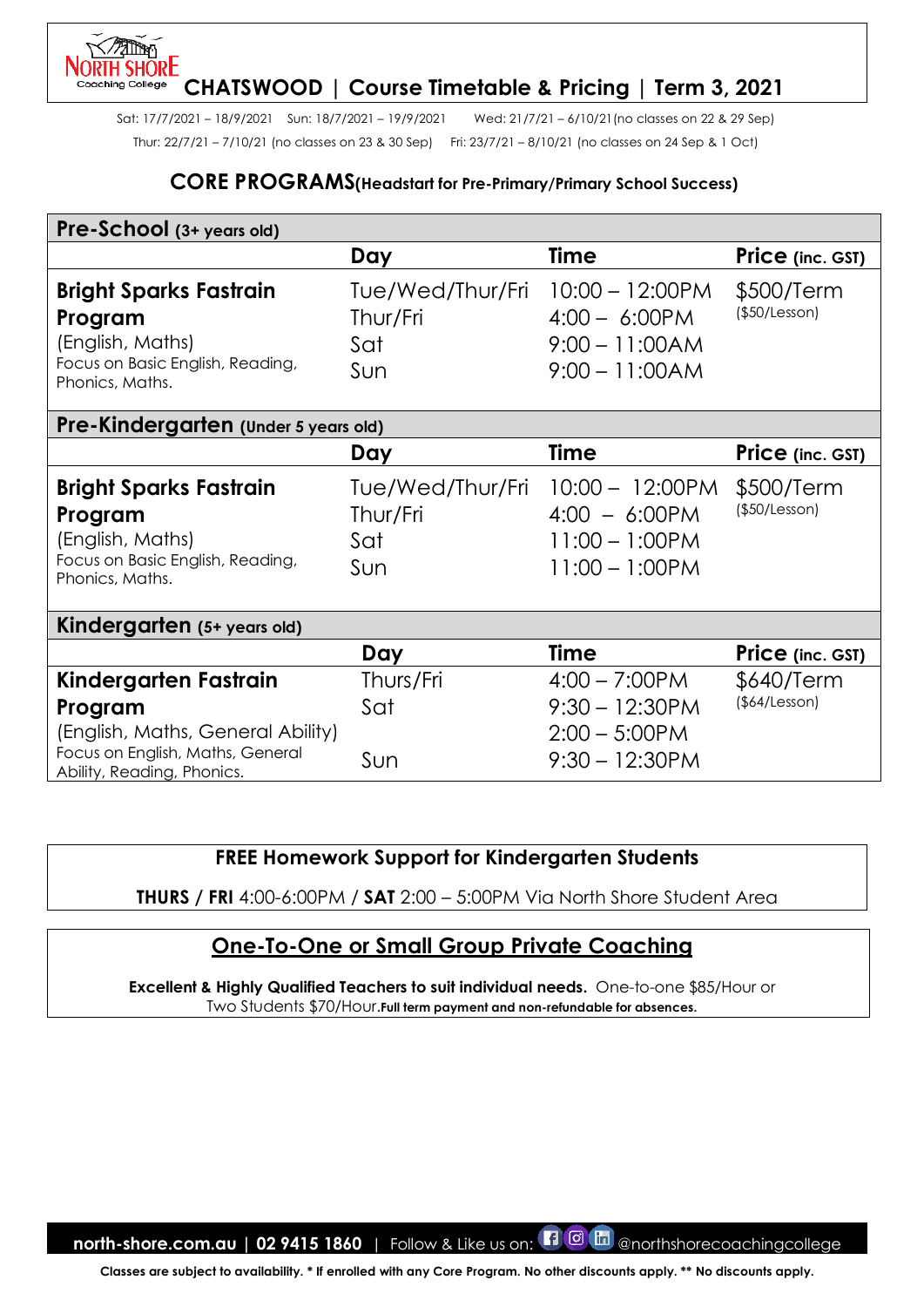Sat: 17/7/2021 – 18/9/2021 Sun: 18/7/2021 – 19/9/2021 Wed: 21/7/21 – 6/10/21(no classes on 22 & 29 Sep) Thur: 22/7/21 – 7/10/21 (no classes on 23 & 30 Sep) Fri: 23/7/21 – 8/10/21 (no classes on 24 Sep & 1 Oct)

# **CORE PROGRAM (Headstart for Primary School Success)**

| Year 1                                                           |     |                                   |                  |
|------------------------------------------------------------------|-----|-----------------------------------|------------------|
|                                                                  | Day | <b>Time</b>                       | Price (inc. GST) |
| Year 1 Fastrain Program                                          |     | Thurs/Fri $4:00 - 7:00 \text{PM}$ | \$640/Term       |
| (English, Maths, General Ability)                                | Sat | $9:30 - 12:30$ PM                 | (§64/Lesson)     |
| Reading Comprehension, Grammar,<br>Vocabulary including Writing. |     | $2:00 - 5:00$ PM                  |                  |
|                                                                  | Sun | $9:30 - 12:30$ PM                 |                  |
|                                                                  |     | $2:00 - 5:00$ PM                  |                  |

# **BOOSTER PROGRAMS(For Skills Extension & Personal Development)**

| <b>Booster Programs</b>                                        | Day | Time              | <b>Price</b> (inc. GST)                        |
|----------------------------------------------------------------|-----|-------------------|------------------------------------------------|
| <b>Year 1 Creative Writers</b>                                 | Sat | $12:30 - 1:30$ PM | $$270/Term**$                                  |
| Workshop<br>Develop & Extend Basic Creative Writing<br>Skills. | Sun | $1:00 - 2:00$ PM  | (\$27/Lesson)<br>$$240/Term*$<br>(\$24/Lesson) |

## **CORE PROGRAM (Headstart for NAPLAN Tests &Competition Success)**

| Year 2                                                           |     |                                   |                     |
|------------------------------------------------------------------|-----|-----------------------------------|---------------------|
|                                                                  | Day | <b>Time</b>                       | Price(inc. GST)     |
| <b>Year 2 Fastrain Program</b>                                   |     | Thurs/Fri $4:00 - 7:00 \text{PM}$ | \$660/Term          |
| (English, Maths, General Ability)                                | Sat | $9:30 - 12:30$ PM                 | $($ \$66/Lesson $)$ |
| Reading Comprehension, Grammar,<br>Vocabulary including Writing. |     | $2:00 - 5:00$ PM                  |                     |
|                                                                  | Sun | $9:30 - 12:30$ PM                 |                     |
|                                                                  |     | $2:00 - 5:00$ PM                  |                     |

## **BOOSTER PROGRAMS (For Skills Extension & Personal Development)**

| <b>Booster Programs</b>                            | Day | <b>Time</b>      | <b>Price(inc. GST)</b>        |
|----------------------------------------------------|-----|------------------|-------------------------------|
| <b>Year 2 Creative Writers</b>                     | Sat | $1:00 - 2:00$ PM | $$270/Term**$                 |
| Workshop                                           | Sun | $1:00 - 2:00$ PM | (\$27/Lesson)<br>$$240/Term*$ |
| Develop & Extend Basic Creative Writing<br>Skills. |     |                  | (\$24/Lesson)                 |

## **FREE Homework Support for Year 1 & 2 Students**

**THURS / FRI** 4:00-6:00PM / **SAT** 2:00 – 5:00PM Via North Shore Student Area

# **One-To-One or Small Group Private Coaching**

**Excellent & Highly Qualified Teachers to suit individual needs.** One-to-one \$85/Hour or Two Students \$70/Hour.**Full term payment and non-refundable for absences.**

**north-shore.com.au | 02 9415 1860** | Follow & Like us on: **[1 0 m** @northshorecoachingcollege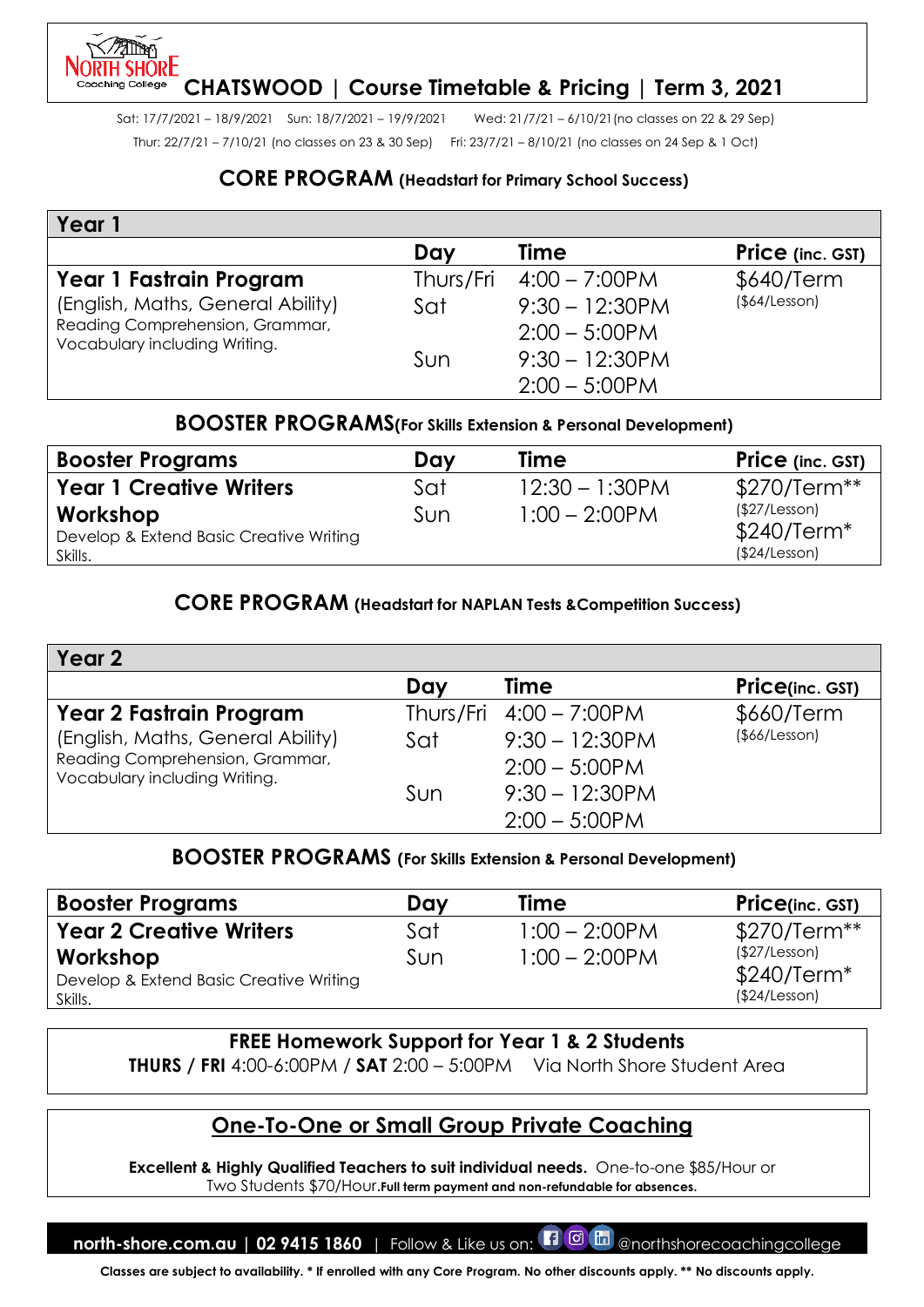#### NORTH SHOR**L CHATSWOOD | Course Timetable & Pricing | Term 3, 2021** Coachina College

Sat: 17/7/2021 – 18/9/2021 Sun: 18/7/2021 – 19/9/2021 Wed: 21/7/21 – 6/10/21(no classes on 22 & 29 Sep) Thur: 22/7/21 – 7/10/21 (no classes on 23 & 30 Sep) Fri: 23/7/21 – 8/10/21 (no classes on 24 Sep & 1 Oct)

## **CORE PROGRAM (Headstart for OC / NAPLAN Tests &Competition Success)**

| Year <sub>3</sub>                                       |           |                   |                |
|---------------------------------------------------------|-----------|-------------------|----------------|
|                                                         | Day       | Time              | Price(inc.GST) |
| <b>Year 3 Fastrain Extended Program</b>                 | Thurs/Fri | $4:00 - 7:30$ PM  | \$750/Term     |
| Writing Skills, Reading Skills, Mathematical            | Sat       | $9:00 - 12:30PM$  | (\$75/Lesson)  |
| Reasoning Skills, and Thinking Skills (General Ability) |           | $2:00 - 5:30$ PM  |                |
| Comprehension, Grammar, Vocabulary, Exam                | Sun       | $9:00 - 12:30PM$  |                |
| Techniques & Lateral Thinking.                          |           | $2:00 - 5:30$ PM  |                |
| <b>Writing Homework Tutorial</b>                        | Thurs/Fri | $7:30 - 8:00$ PM  | $$40/Term **$  |
| Optional Writing Support.                               | Sat       | $12:30 - 1:00$ PM |                |
|                                                         |           | $5:30 - 6:00$ PM  |                |
|                                                         | Sun       | $12:30 - 1:00$ PM |                |
|                                                         |           | $5:30 - 6:00$ PM  |                |

# **BOOSTER PROGRAMS (For Skills Extension & Personal Development)**

| Year <sub>3</sub>                                                                                                                                                                                                                                          |                    |                                                          |                                                                                                                     |
|------------------------------------------------------------------------------------------------------------------------------------------------------------------------------------------------------------------------------------------------------------|--------------------|----------------------------------------------------------|---------------------------------------------------------------------------------------------------------------------|
| <b>Booster Programs</b>                                                                                                                                                                                                                                    | Day                | Time                                                     | Price (inc. GST)                                                                                                    |
| <b>Future Writers - Advanced Writing Skills</b><br>(Middle Primary)<br>Under the guidance of teachers who will<br>motivate students and develop their skills to<br>become successful future writers.                                                       | Wed<br>Sat<br>Sun. | $4:45 - 6:00$ PM<br>$2:00 - 3:30$ PM<br>$2:00 - 3:30$ PM | \$420/Term<br>(\$42/Lesson)<br>\$370/Term*<br>(\$37/Lesson)                                                         |
| <b>Reading Club - (Middle Primary)</b><br>Improve comprehension and fluency skills.<br>Develop a love of literature.                                                                                                                                       | Sat<br>Sun         | $12:45 - 1:45$ PM<br>$1:00 - 2:00$ PM                    | \$290/Term**<br>(\$29/Lesson)<br>\$250/Term*<br>(\$25/Lesson)                                                       |
| <b>English, Maths and General Ability</b>                                                                                                                                                                                                                  | <b>Thurs</b>       | $4:00 - 7:00$ PM                                         | \$500/Term (\$50/Lesson)<br>For 3 subjects (3 Hrs)                                                                  |
| Launchpad<br>Success in English requires the mastery of a range<br>of grammar, reading, comprehension and<br>language skills. This course provides essential<br>exposure to fundamental skills and concepts.<br>Master essential Maths concepts with extra |                    |                                                          | \$400/Term (\$40/Lesson)<br>Any two subjects of<br>either English and/or<br>Maths and/or<br>General Ability (2 Hrs) |
| practice. Develop your command of an extensive<br>range of General Ability concepts and skills.                                                                                                                                                            |                    |                                                          | \$300/Term (\$30/Lesson)<br>Either English or Maths or<br>General Ability (1Hr)                                     |

# **FREE Homework Support for Year 3 Students**

**THURS / FRI** 4:00-6:00PM / **SAT** 2:00 – 5:00PM Via North Shore Student Area

# **One-To-One or Small Group Private Coaching**

**Excellent & Highly Qualified Teachers to suit individual needs.** One-to-one \$85/Hour or Two Students \$70/Hour.**Full term payment and non-refundable for absences.**

**north-shore.com.au | 02 9415 1860** | Follow & Like us on: **[1 0 m** @northshorecoachingcollege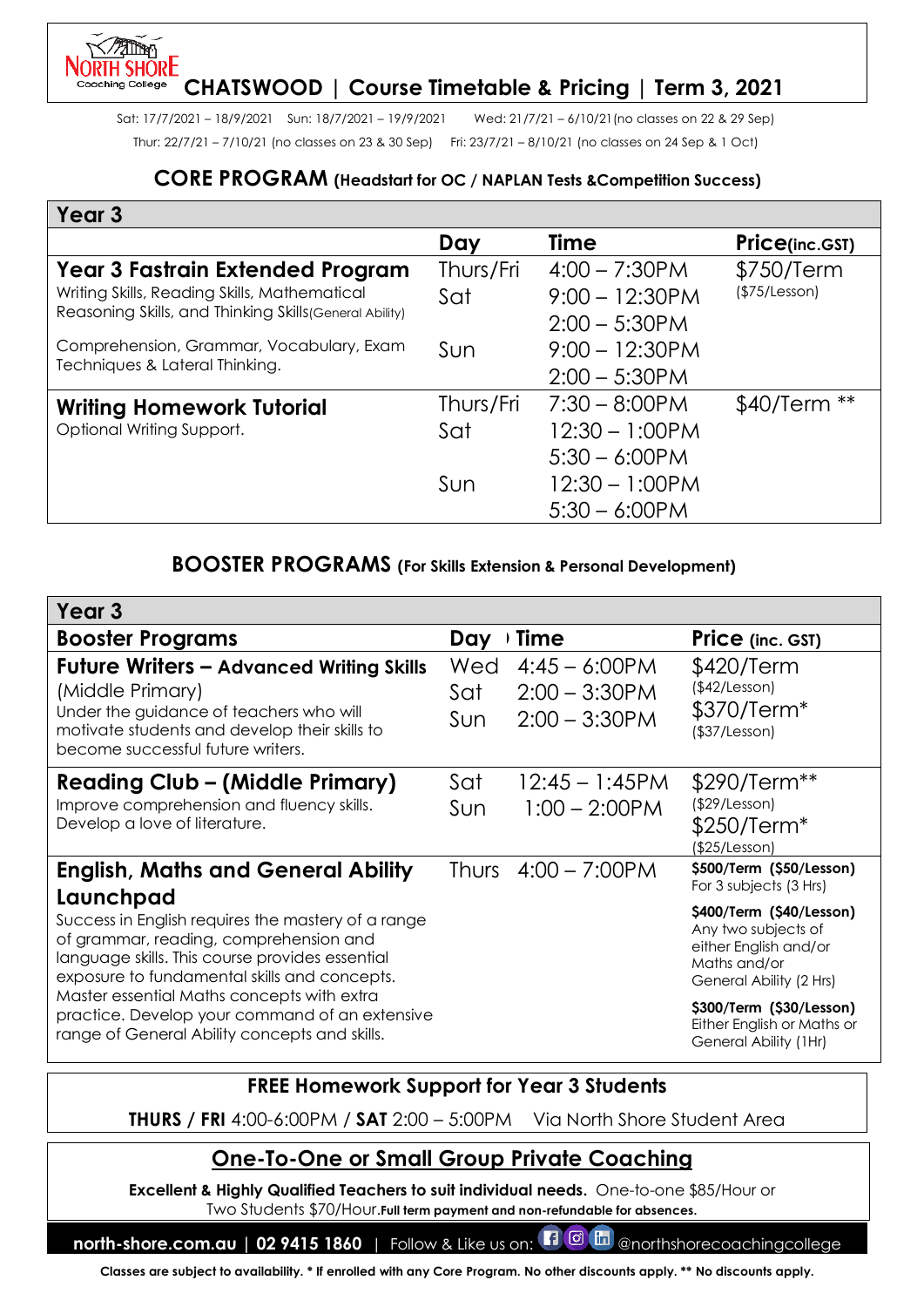#### **NORTH SHORE CHATSWOOD | Course Timetable & Pricing | Term 3, 2021** Coachina College

Thur: 22/7/21 – 7/10/21 (no classes on 23 & 30 Sep) Fri: 23/7/21 – 8/10/21 (no classes on 24 Sep & 1 Oct)

Sat: 17/7/2021 – 18/9/2021 Sun: 18/7/2021 – 19/9/2021 Wed: 21/7/21 – 6/10/21(no classes on 22 & 29 Sep)

### **CORE PROGRAMS(For OC, Scholarship &Competition Success)**

| Year 4                                                                                                                                      |                  |                                                           |                             |
|---------------------------------------------------------------------------------------------------------------------------------------------|------------------|-----------------------------------------------------------|-----------------------------|
|                                                                                                                                             | Day              | <b>Time</b>                                               | Price(inc. GST)             |
| Year 4 Fastrain Extended Program<br>Writing Skills, Reading Skills, Mathematical<br>Reasoning Skills, and Thinking Skills (General Ability) | Thurs/Fri<br>Sat | $4:00 - 7:30$ PM<br>$9:00 - 12:30$ PM<br>$2:00 - 5:30$ PM | \$750/Term<br>(\$75/Lesson) |
| Comprehension, Grammar, Vocabulary, Exam<br>Techniques & Lateral Thinking.                                                                  | Sun              | $9:00 - 12:30$ PM<br>$2:00 - 5:30$ PM                     |                             |
| <b>Writing Homework Tutorial</b><br>Optional Writing Support.                                                                               | Thurs/Fri<br>Sat | $7:30 - 8:00$ PM<br>$12:30 - 1:00$ PM<br>$5:30 - 6:00PM$  | \$40/Term **                |
|                                                                                                                                             | Sun              | $12:30 - 1:00$ PM<br>$5:30 - 6:00$ PM                     |                             |
| Year 4 Young Achiever Program<br>(Selection by Entrance Exam)                                                                               | Sat              | $9:00 - 12:30$ PM<br>$2:00 - 5:30$ PM                     | \$750/Term<br>(\$75/Lesson) |
| Writing Skills, Reading Skills, Mathematical<br>Reasoning Skills, and Thinking Skills (General Ability)                                     | Sun              | $9:00 - 12:30$ PM                                         |                             |
| Comprehension, Grammar, Vocabulary, Exam<br>Techniques & Lateral Thinking.                                                                  |                  |                                                           |                             |
| <b>Writing Homework Tutorial</b><br>Optional Writing Support.                                                                               | Sat              | $12:30 - 1:00$ PM<br>$5:30 - 6:00PM$                      | \$40/Term **                |
|                                                                                                                                             | Sun              | $12:30 - 1:00$ PM                                         |                             |

#### **BOOSTER PROGRAMS (For Skills Extension & Personal Development)**

| Year 4                                                                                           |                                                           |                                                              |
|--------------------------------------------------------------------------------------------------|-----------------------------------------------------------|--------------------------------------------------------------|
| <b>Year 4 OC Final Revision Exam (3 Hours)</b>                                                   | $$85***$<br>$$65***$                                      | <b>Non North Shore Student</b><br><b>North Shore Student</b> |
| Sat $(17th$ July) $9:30 - 12:30 / 2:00 - 5:00$<br>Sun $(18th$ July) $9:30 - 12:30 / 2:00 - 5:00$ |                                                           |                                                              |
|                                                                                                  |                                                           |                                                              |
| Wed<br><b>Year 4 Extra OC Trial Test</b><br>Sat<br>(Term 3 week 2 - 10)                          | $4:30 - 6:30$ PM<br>$11:00 - 1:00$ PM<br>$1:30 - 3:30$ PM | \$405/9 Lessons<br>(\$45/Lesson)<br>\$360/9 Lessons*         |

**north-shore.com.au | 02 9415 1860** | Follow & Like us on: **[1 0 had** @northshorecoachingcollege

Sun

1:30 – 3:30PM

(\$40/Lesson)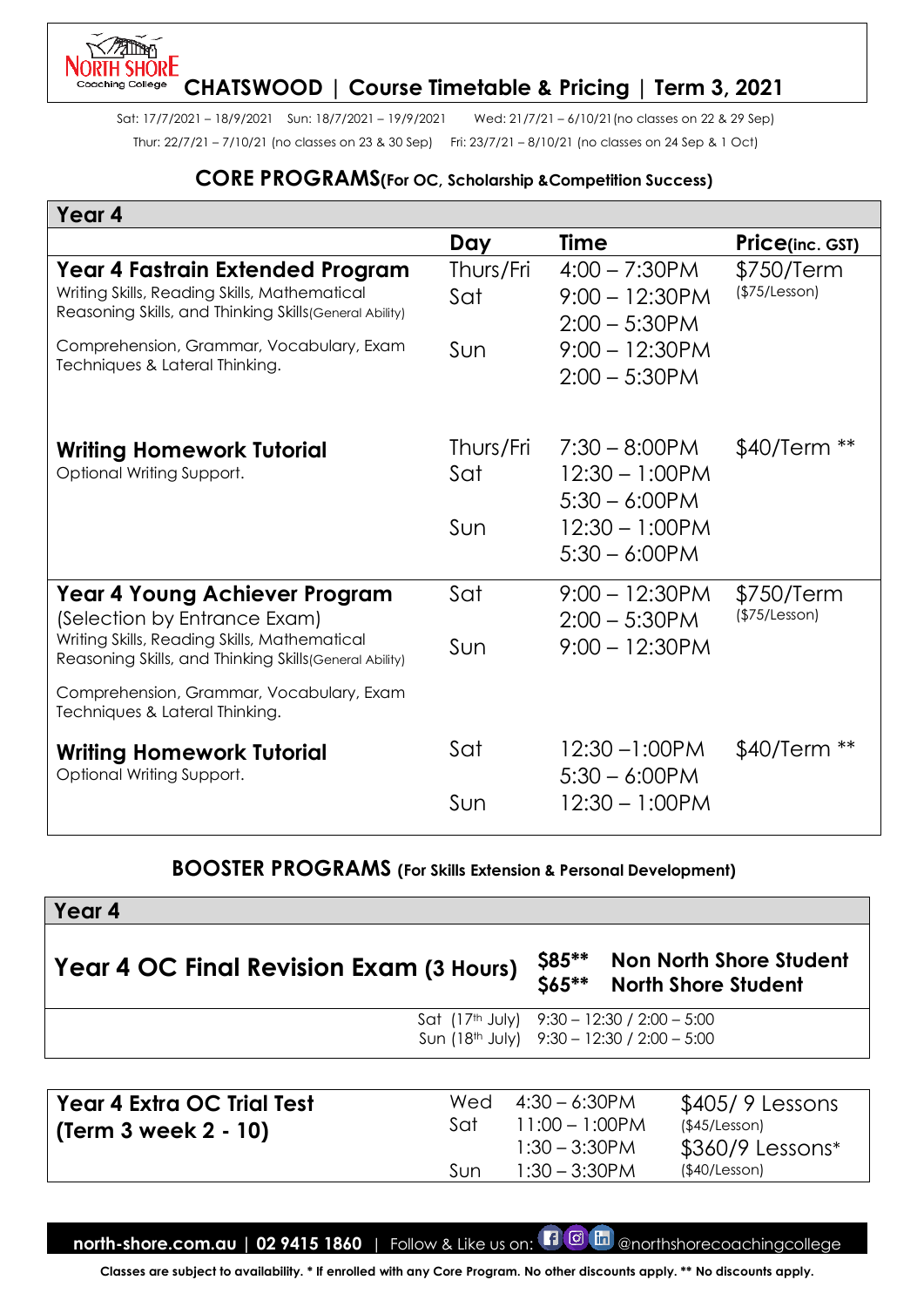#### NORTH SHOR**L CHATSWOOD | Course Timetable & Pricing | Term 3, 2021** Coachina College

Sat: 17/7/2021 – 18/9/2021 Sun: 18/7/2021 – 19/9/2021 Wed: 21/7/21 – 6/10/21(no classes on 22 & 29 Sep) Thur: 22/7/21 – 7/10/21 (no classes on 23 & 30 Sep) Fri: 23/7/21 – 8/10/21 (no classes on 24 Sep & 1 Oct)

#### **BOOSTER PROGRAMS (For Skills Extension & Personal Development)**

| Year 4                                                                                                                                                                                          |            |                                       |                                                                                                                     |
|-------------------------------------------------------------------------------------------------------------------------------------------------------------------------------------------------|------------|---------------------------------------|---------------------------------------------------------------------------------------------------------------------|
| <b>BOOSTER PROGRAMS</b>                                                                                                                                                                         | Day        | <b>Time</b>                           | <b>Price</b> (inc. GST)                                                                                             |
| <b>Future Writers - Advanced Writing Skills</b><br>(Middle Primary)                                                                                                                             | Wed<br>Sat | $4:45 - 6:00$ PM<br>$2:00 - 3:30$ PM  | \$420/Term<br>(\$42/Lesson)                                                                                         |
| Under the guidance of teachers who will<br>motivate students and develop their skills to<br>become successful future writers.                                                                   | Sun        | $2:00 - 3:30$ PM                      | \$370/Term <sup>*</sup><br>(\$37/Lesson)                                                                            |
| <b>English, Maths and General Ability</b><br>Launchpad                                                                                                                                          | Thurs      | $4:00 - 7:00$ PM                      | \$500/Term (\$50/Lesson)<br>For 3 subjects (3 Hrs)                                                                  |
| Success in English requires the mastery of a<br>range of grammar, reading, comprehension<br>and language skills. This course provides essential<br>exposure to fundamental skills and concepts. |            |                                       | \$400/Term (\$40/Lesson)<br>Any two subjects of<br>either English and/or<br>Maths and/or<br>General Ability (2 Hrs) |
| Master essential Maths concepts with extra<br>practice. Develop your command of an<br>extensive range of General Ability concepts and<br>skills.                                                |            |                                       | \$300/Term (\$30/Lesson)<br>Either English or Maths or<br>General Ability (1Hr)                                     |
| Reading Club – (Middle Primary)<br>Improve comprehension and fluency skills.<br>Develop a love of literature.                                                                                   | Sat<br>Sun | $12:45 - 1:45$ PM<br>$1:00 - 2:00$ PM | \$290/Term**<br>(\$29/Lesson)<br>$$250/Term*$<br>(\$25/Lesson)                                                      |

**FREE Homework Support for Year 4 Students**

**THURS / FRI** 4:00-6:00PM / **SAT** 2:00 – 5:00PM Via North Shore Student Area

# **One-To-One or Small Group Private Coaching**

**Excellent & Highly Qualified Teachers to suit individual needs.** One-to-one \$85/Hour or Two Students \$70/Hour.**Full term payment and non-refundable for absences.**

**north-shore.com.au | 02 9415 1860** | Follow & Like us on: **[1 0 m** @northshorecoachingcollege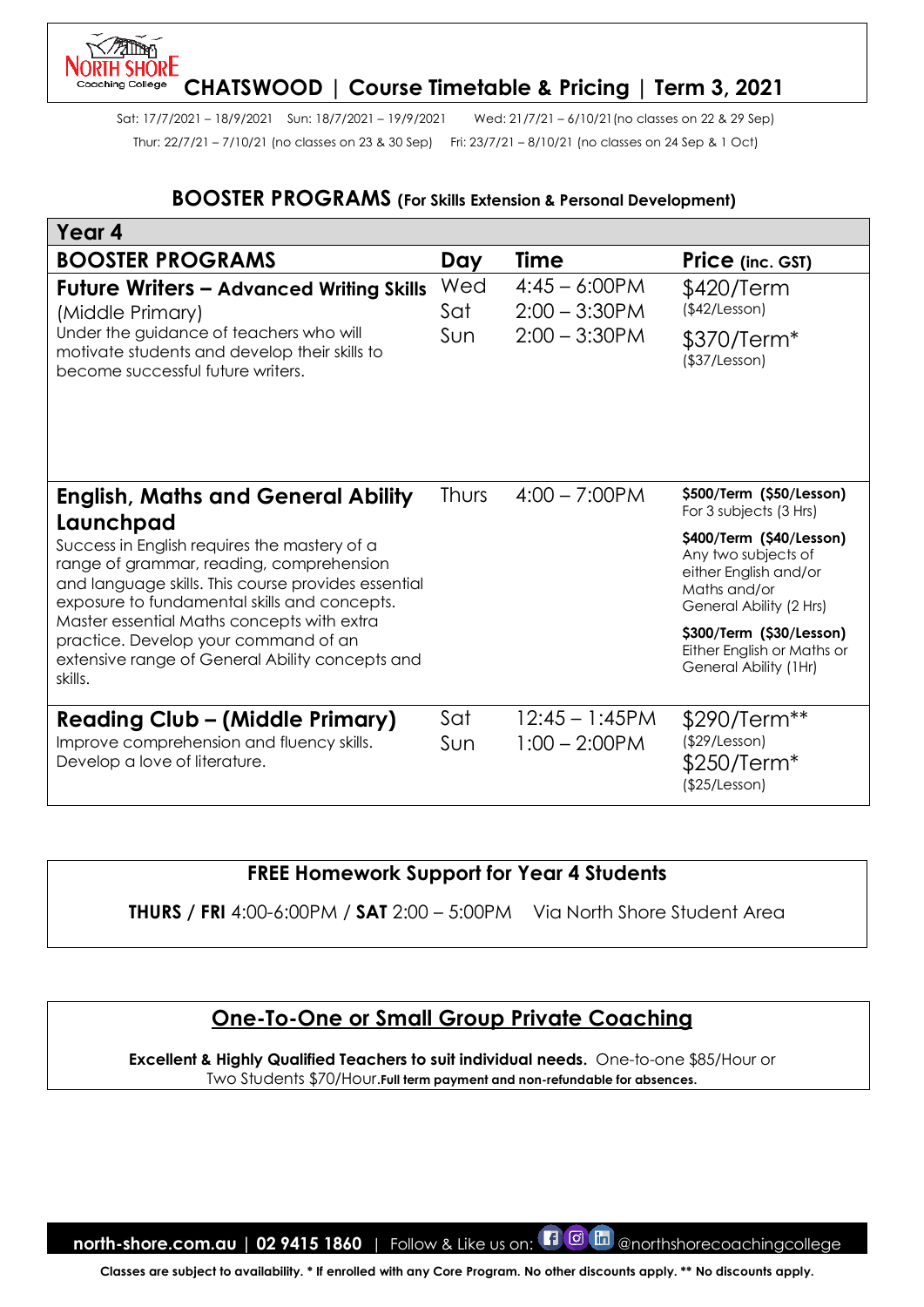

Sat: 17/7/2021 – 18/9/2021 Sun: 18/7/2021 – 19/9/2021 Wed: 21/7/21 – 6/10/21(no classes on 22 & 29 Sep) Thur: 22/7/21 – 7/10/21 (no classes on 23 & 30 Sep) Fri: 23/7/21 – 8/10/21 (no classes on 24 Sep & 1 Oct)

# **CORE PROGRAMS**

#### **(Headstart for Selective Schools, Scholarship Exams/ NAPLAN Tests & Competition Success)**

| Year 5                                                                                                                                      |                  |                                                          |                                   |
|---------------------------------------------------------------------------------------------------------------------------------------------|------------------|----------------------------------------------------------|-----------------------------------|
|                                                                                                                                             | Day              | Time                                                     | Price(inc. GST)                   |
| Year 5 Fastrain Extended Program<br>Writing Skills, Reading Skills, Mathematical<br>Reasoning Skills, and Thinking Skills (General Ability) | Thurs/Fri<br>Sat | $4:00 - 8:00$ PM<br>$9:00 - 1:00$ PM<br>$1:30 - 5:30$ PM | \$800/Term<br>$($ \$80/Lesson $)$ |
| Comprehension, Grammar, Vocabulary, Exam<br>Techniques & Lateral Thinking.                                                                  | Sun              | $9:00 - 1:00$ PM<br>$1:30 - 5:30$ PM                     |                                   |
| Writing Homework Tutorial<br>Optional Writing Support.                                                                                      | Sat              | $5:30 - 6:00$ PM                                         | \$40/Term                         |
|                                                                                                                                             | Sun              | $5:30 - 6:00$ PM                                         |                                   |
| Year 5 High Achiever Program<br>(Selection by Entrance Exam)                                                                                | Sat              | $9:00 - 1:00$ PM<br>$1:30 - 5:30$ PM                     | \$800/Term<br>$($ \$80/Lesson $)$ |
| Writing Skills, Reading Skills, Mathematical<br>Reasoning Skills, and Thinking Skills (General Ability)                                     | Sun              | $9:00 - 1:00$ PM                                         |                                   |
| Comprehension, Grammar, Vocabulary, Exam<br>Techniques & Lateral Thinking.                                                                  |                  |                                                          |                                   |

### **BOOSTER PROGRAMS (For Skills Extension & Personal Development)**

| Year 5                                                                                                                                                                                                     |            |                                                                                |                                                 |
|------------------------------------------------------------------------------------------------------------------------------------------------------------------------------------------------------------|------------|--------------------------------------------------------------------------------|-------------------------------------------------|
| <b>BOOSTER PROGRAMS</b>                                                                                                                                                                                    | Day        | Time                                                                           | Price (inc. GST)                                |
| <b>Year 5 Exam Preparation Program</b>                                                                                                                                                                     |            | Wed $4:00 - 7:00$ PM                                                           | \$770/Term                                      |
| 2 full length test papers (either Mathematical<br>Reasoning Skills or Thinking Skills (GA) or (Reading<br>Skills or Writing Skills Test), followed by thorough<br>explanation of most difficult questions. | Sat<br>Sun | $9:30 - 12:30$ PM<br>$2:00 - 5:00$ PM<br>$9:30 - 12:30$ PM<br>$2:00 - 5:00$ PM | (\$77/Lesson)<br>\$670/Term*<br>$($67/Lesson)*$ |

**north-shore.com.au | 02 9415 1860** | Follow & Like us on: **[1 0 m** @northshorecoachingcollege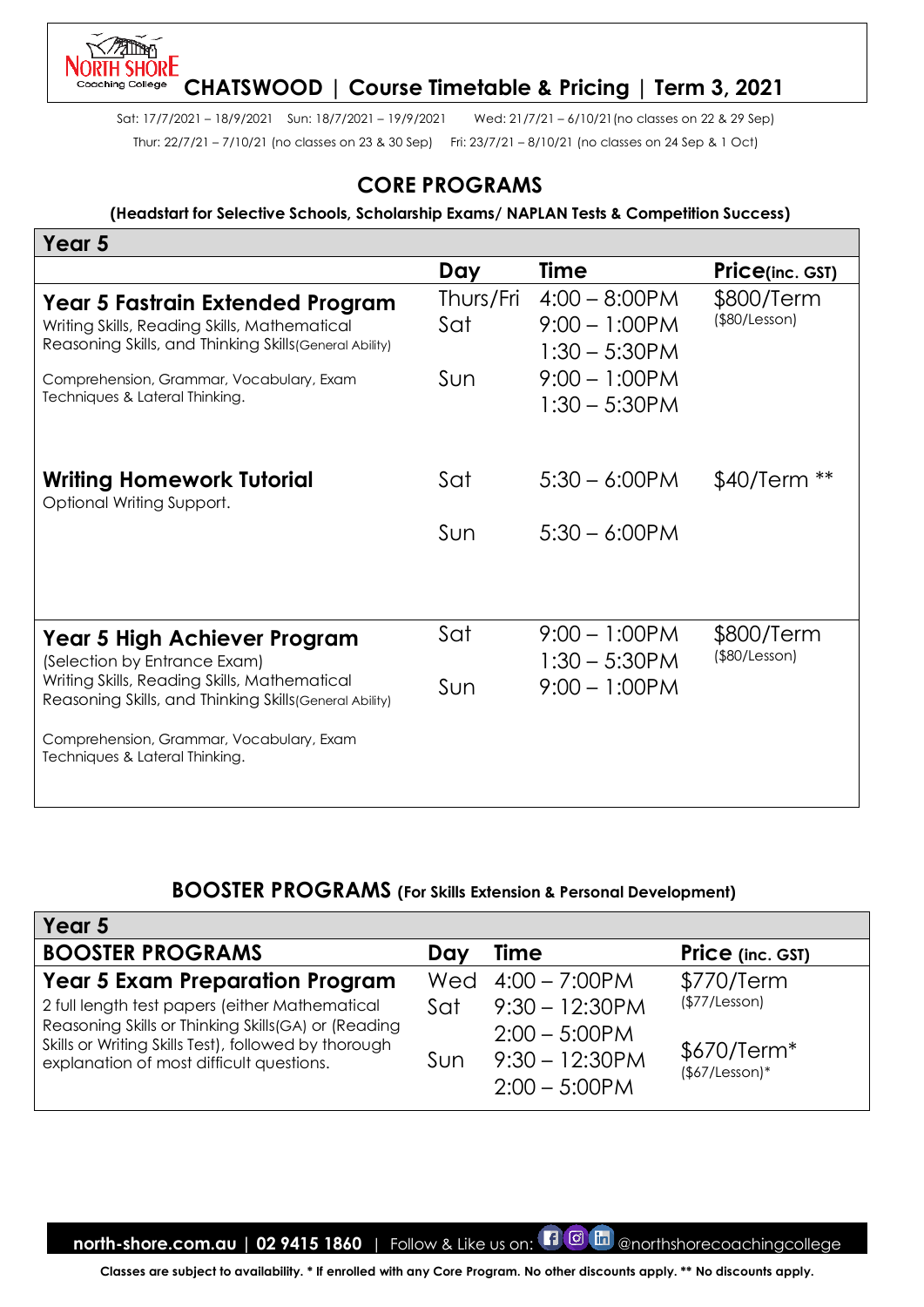Sat: 17/7/2021 – 18/9/2021 Sun: 18/7/2021 – 19/9/2021 Wed: 21/7/21 – 6/10/21(no classes on 22 & 29 Sep) Thur: 22/7/21 – 7/10/21 (no classes on 23 & 30 Sep) Fri: 23/7/21 – 8/10/21 (no classes on 24 Sep & 1 Oct)

#### **BOOSTER PROGRAMS (For Skills Extension & Personal Development)**

| Year 5                                                                                                                                                                                                                                        |                     |                                                          |                                                                                                                     |
|-----------------------------------------------------------------------------------------------------------------------------------------------------------------------------------------------------------------------------------------------|---------------------|----------------------------------------------------------|---------------------------------------------------------------------------------------------------------------------|
| <b>BOOSTER PROGRAMS</b>                                                                                                                                                                                                                       | Day                 | Time                                                     | <b>Price(inc. GST)</b>                                                                                              |
| <b>Future Writers - Advanced Writing</b><br><b>Skills</b><br>(Senior Primary)<br>Under the guidance of teachers who will<br>motivate students and develop their skills to<br>become successful future writers.                                | Wed<br>Sat<br>Sun   | $6:00 - 7:30$ PM<br>$3:30 - 5:00$ PM<br>$2:00 - 3:30$ PM | \$420/Term<br>(\$42/Lesson)<br>\$370/Term*<br>$($ \$37/Lesson $)$                                                   |
| <b>English, Maths and General Ability</b><br>Launchpad                                                                                                                                                                                        | Thurs<br><b>Sun</b> | $4:00 - 7:00$ PM<br>$10:00 - 1:00$ PM                    | \$500/Term (\$50/Lesson)<br>For 3 subjects (3 Hrs)                                                                  |
| Success in English requires the mastery of a range<br>of grammar, reading, comprehension and<br>language skills. This course provides essential<br>exposure to fundamental skills and concepts.<br>Master essential Maths concepts with extra |                     |                                                          | \$400/Term (\$40/Lesson)<br>Any two subjects of<br>either English and/or<br>Maths and/or<br>General Ability (2 Hrs) |
| practice. Develop your command of an extensive<br>range of General Ability concepts and skills.                                                                                                                                               |                     |                                                          | \$300/Term (\$30/Lesson)<br>Either English or Maths or<br>General Ability (1Hr)                                     |

# **FREE Homework Support for Year 5 Students**

**THURS / FRI** 4:00-6:00PM / **SAT** 2:00 – 5:00PM Via North Shore Student Area

# **One-To-One or Small Group Private Coaching**

**Excellent & Highly Qualified Teachers to suit individual needs.** One-to-one \$85/Hour or Two Students \$70/Hour.**Full term payment and non-refundable for absences.**

**north-shore.com.au | 02 9415 1860** | Follow & Like us on: **[1 0 m** @northshorecoachingcollege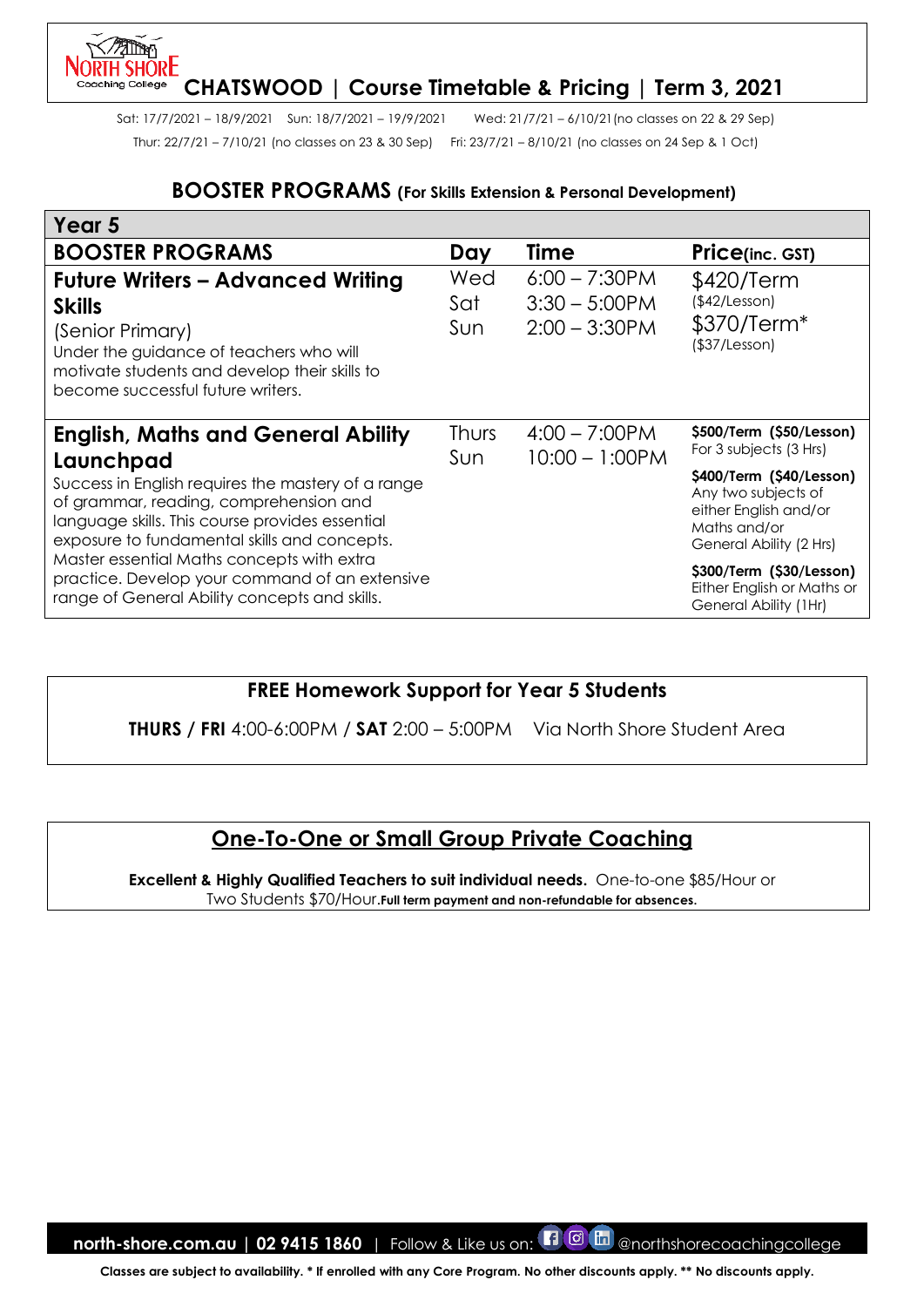Sat: 17/7/2021 – 18/9/2021 Sun: 18/7/2021 – 19/9/2021 Wed: 21/7/21 – 6/10/21(no classes on 22 & 29 Sep) Thur: 22/7/21 – 7/10/21 (no classes on 23 & 30 Sep) Fri: 23/7/21 – 8/10/21 (no classes on 24 Sep & 1 Oct)

#### **CORE PROGRAMS (Headstart for High School & Competition Success)**

| Year 6                                                                                                |           |                                      |                         |
|-------------------------------------------------------------------------------------------------------|-----------|--------------------------------------|-------------------------|
|                                                                                                       | Day       | <b>Time</b>                          | <b>Price</b> (inc. GST) |
| Year 6 Headstart High School                                                                          | Thurs/Fri | $4:00 - 7:30$ PM                     | \$760/Term              |
| Program                                                                                               | Sat       | $9:00 - 12:30PM$                     | (\$76/Lesson)           |
| (Writing Skills, English, Maths, Science)                                                             |           | $2:00 - 5:30$ PM                     |                         |
| Comprehension, Grammar, Vocabulary, Maths &<br>Lateral Thinking with stimulating Science experiments. | Sun       | $9:00 - 12:30PM$<br>$2:00 - 5:30$ PM |                         |

#### **BOOSTER PROGRAMS (For Skills Extension & Personal Development)**

| Year 6                                                                                                                                                                                                         |                   |                                                          |                                                                  |
|----------------------------------------------------------------------------------------------------------------------------------------------------------------------------------------------------------------|-------------------|----------------------------------------------------------|------------------------------------------------------------------|
| <b>BOOSTER PROGRAMS</b>                                                                                                                                                                                        | Day               | Time                                                     | Price (inc. GST)                                                 |
| <b>Future Writers - Advanced Writing</b><br><b>Skills</b><br>(Senior Primary)<br>Under the guidance of teachers who will motivate<br>students and develop their skills to become<br>successful future writers. | Wed<br>Sat<br>Sun | $6:00 - 7:30$ PM<br>$3:30 - 5:00$ PM<br>$2:00 - 3:30$ PM | \$420/Term<br>(\$42/Lesson)<br>\$370/Term*<br>(\$37/Lesson)      |
| <b>English and Maths Launchpad</b><br>Success in English requires the mastery of a range of<br>grammar, reading, comprehension                                                                                 | <b>Thurs</b>      | $4:00 - 6:00$ PM                                         | \$400/Term<br>(S40/Lesson)<br>For 2 subjects (2 Hrs)             |
| and language skills. This course provides essential<br>exposure to fundamental skills and concept. Master<br>essential Maths concepts with extra practice.                                                     |                   |                                                          | \$300/Term<br>(\$30/Lesson)<br>Either English or Maths<br>(1 Hr) |
| <b>Future Mathematicians</b>                                                                                                                                                                                   | Sat               | $2:00 - 3:00$ PM                                         | \$380/Term**                                                     |
| Students are taught special techniques in                                                                                                                                                                      | Sun               | $1:30 - 2:30$ PM                                         | $($ \$38/Lesson $)$                                              |
| solving complex Maths problems.                                                                                                                                                                                |                   |                                                          | \$330/Term <sup>*</sup><br>(\$33/Lesson)                         |

# **FREE Homework Support for Year 6 Students**

**THURS / FRI** 4:00-6:00PM / **SAT** 2:00 – 5:00PM Via North Shore Student Area

# **One-To-One or Small Group Private Coaching**

**Excellent & Highly Qualified Teachers to suit individual needs.** One-to-one \$85/Hour or Two Students \$70/Hour.**Full term payment and non-refundable for absences.**

**north-shore.com.au | 02 9415 1860** | Follow & Like us on: **[1 0 m** @northshorecoachingcollege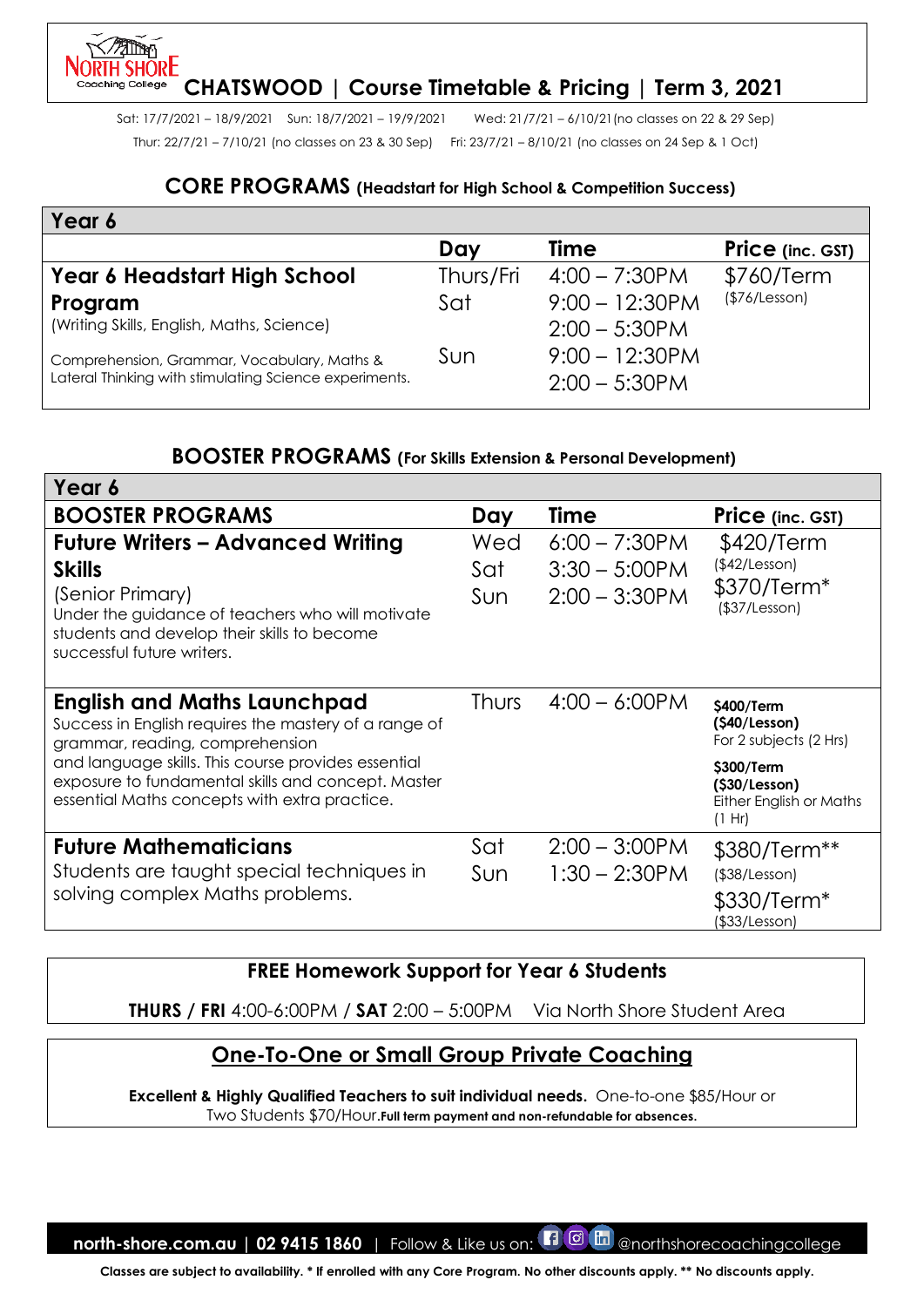# JORTH SHOR**I**-**CHATSWOOD | Course Timetable & Pricing | Term 3, 2021**

Sat: 17/7/2021 – 18/9/2021 Sun: 18/7/2021 – 19/9/2021 Wed: 21/7/21 – 6/10/21(no classes on 22 & 29 Sep) Thur: 22/7/21 – 7/10/21 (no classes on 23 & 30 Sep) Fri: 23/7/21 – 8/10/21 (no classes on 24 Sep & 1 Oct)

## **CORE PROGRAMS (For High School Success)**

| Year <sub>7</sub>                                               |              |                                     |                 |
|-----------------------------------------------------------------|--------------|-------------------------------------|-----------------|
|                                                                 | Day          | Time                                | Price(inc. GST) |
| <b>Year 7 Fastcoach</b>                                         | Thurs/Fri    | 4:00-7:30PM                         | \$760/Term      |
| Program                                                         | Sat          | $9:00 - 12:30PM / 2:00 - 5:30PM$    | (\$76/Lesson)   |
| (English, Maths, Science)<br>Including Essay and Genre Writing. | Sun.         | $9:00 - 12:30PM / 2:00 - 5:30PM$    |                 |
| <b>Year 7 English &amp; Maths</b>                               | Thurs/Fri    | $4:00 - 7:00$ PM                    | \$700/Term      |
| Including Essay and Genre Writing.                              | Sat          | $9:30 - 12:30PM / 2:00 - 5:00PM$    | (\$70/Lesson)   |
|                                                                 | Sun          | $9:30 - 12:30PM / 2:00 - 5:00PM$    |                 |
| <b>Year 7 Maths &amp; Science</b>                               | <b>Thurs</b> | $5:30 - 7:30$ PM                    | \$530/Term      |
|                                                                 | Fri          | $4:00 - 5:30PM$ (Maths)             | (\$53/Lesson)   |
|                                                                 |              | $7:00 - 7:30PM$ (Science)           |                 |
|                                                                 | Sat          | $9:00 - 11:00AM / 3:30 - 5:30PM$    |                 |
|                                                                 | Sun          | $9:00 - 11:00AM / 3:30 - 5:30PM$    |                 |
| <b>Year 7 English</b>                                           | Thurs/Fri    | 4:00-5:30PM / 5:30 - 7:00PM         | \$420/Term      |
| Including Essay and Genre Writing.                              | Sat          | 11:00 - 12:30PM / 2:00-3:30PM       | (\$42/Lesson)   |
|                                                                 | Sun          | 11:00 - 12:30PM / 2:00-3:30PM       |                 |
| <b>Year 7 Maths</b>                                             | Thurs/Fri    | $5:30 - 7:00$ PM / $4:00 - 5:30$ PM | \$420/Term      |
|                                                                 | Sat          | $9:30 - 11:00AM / 3:30 - 5:00PM$    | (\$42/Lesson)   |
|                                                                 | Sun          | $9:30 - 11:00AM$ / $3:30 - 5:00PM$  |                 |

## **BOOSTER PROGRAMS (For Skills Extension & Personal Development)**

| <b>Booster Programs</b>                                                                                                                                                                               |            | Day          | <b>Time</b>                          | Price (inc. GST)                                                  |
|-------------------------------------------------------------------------------------------------------------------------------------------------------------------------------------------------------|------------|--------------|--------------------------------------|-------------------------------------------------------------------|
| <b>Future Writers - Advanced Writing</b><br><b>Skills</b> (Junior High)<br>Under the guidance of teachers who will motivate students and<br>develop their skills to become successful future writers. | Sun        | <b>Thurs</b> | $4:00 - 5:30$ PM<br>$2:00 - 3:30$ PM | \$440/Term<br>(\$44/Lesson)<br>\$390/Term*<br>$($ \$39/Lesson $)$ |
| <b>Future Mathematicians</b><br>Students are taught special techniques in<br>solving complex Maths problems.                                                                                          | Sat<br>Sun |              | $2:00 - 3:00$ PM<br>$1:30 - 2:30$ PM | \$380/Term**<br>(\$38/Lesson)<br>\$330/Term*<br>(\$33/Lesson)     |

#### **FREE Homework Support for Year 7 Students (English/Maths/Science) THURS / FRI** 4:00-6:00PM / **SAT** 2:00 – 5:00PM Via North Shore Student Area

# **One-To-One or Small Group Private Coaching**

**Excellent & Highly Qualified Teachers to suit individual needs.** One-to-one \$90/Hour or Two Students \$75/Hour.**Full term payment and non-refundable for absences.**

**north-shore.com.au | 02 9415 1860** | Follow & Like us on: **[1 0 m** @northshorecoachingcollege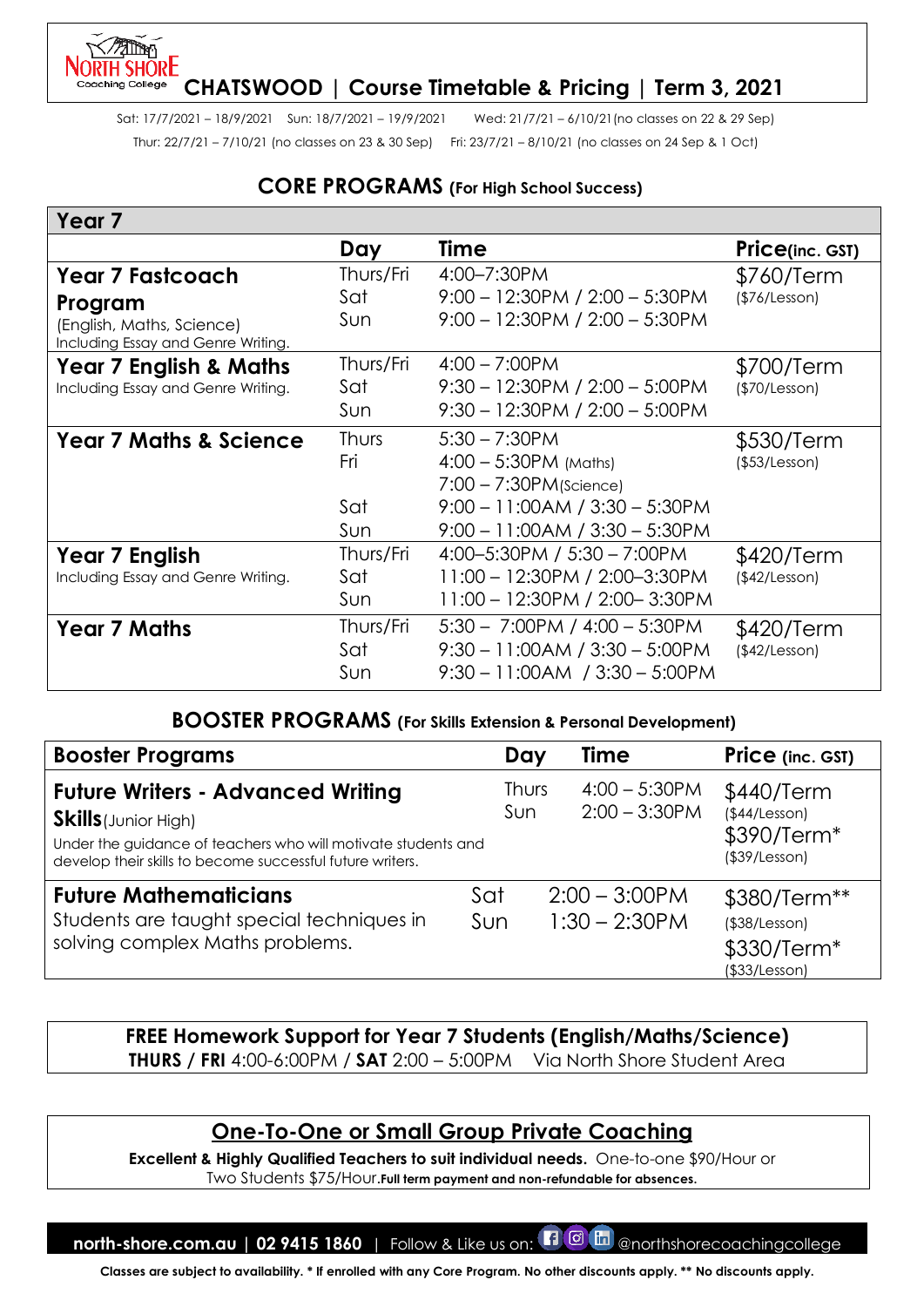#### NORTH SHORE **CHATSWOOD | Course Timetable & Pricing | Term 3, 2021** Coachina College

Sat: 17/7/2021 – 18/9/2021 Sun: 18/7/2021 – 19/9/2021 Wed: 21/7/21 – 6/10/21(no classes on 22 & 29 Sep) Thur: 22/7/21 – 7/10/21 (no classes on 23 & 30 Sep) Fri: 23/7/21 – 8/10/21 (no classes on 24 Sep & 1 Oct)

# **CORE PROGRAMS (For High School Success)**

# **Year 8**

|                                                                                                       | Day                               | Time                                                                                                                        | Price (inc. GST)             |
|-------------------------------------------------------------------------------------------------------|-----------------------------------|-----------------------------------------------------------------------------------------------------------------------------|------------------------------|
| <b>Year 8 Fastcoach</b><br>Program<br>(English, Maths, Science)<br>Including Essay and Genre Writing. | Thurs / Fri<br>Sat<br>Sun         | $4:00 - 7:30$ PM<br>$9:00 - 12:30PM / 2:00 - 5:30PM$<br>9:00 - 12:30PM / 2:00 - 5:30PM                                      | \$760/Term<br>(\$76/Lesson)  |
| <b>Year 8 English &amp; Maths</b><br>Including Essay and Genre Writing.                               | Thurs / Fri<br>Sat<br>Sun         | $4:00 - 7:00$ PM<br>$9:30 - 12:30PM / 2:00 - 5:00PM$<br>$9:30 - 12:30PM / 2:00 - 5:00PM$                                    | \$700/Term<br>(\$70/Lesson)  |
| <b>Year 8 Maths &amp; Science</b>                                                                     | <b>Thurs</b><br>Fri<br>Sat<br>Sun | $5:30 - 7:30$ PM<br>4:00 - 5:30PM (M) 7:00-7:30 (S)<br>$9:00 - 11:00AM / 3:30 - 5:30PM$<br>$9:00 - 11:00AM / 3:30 - 5:30PM$ | \$530/Term<br>( \$53/Lesson) |
| <b>Year 8 English</b><br>Including Essay and Genre Writing.                                           | <b>Thurs</b><br>Fri<br>Sat<br>Sun | $4:00 - 5:30$ PM<br>$5:30 - 7:00$ PM<br>$11:00 - 12:30$ PM / $2:00 - 3:30$ PM<br>$11:00 - 12:30$ PM / $2:00 - 3:30$ PM      | \$420/Term<br>(\$42/Lesson)  |
| <b>Year 8 Maths</b>                                                                                   | <b>Thurs</b><br>Fri<br>Sat<br>Sun | $5:30 - 7:00$ PM<br>$4:00 - 5:30$ PM<br>$9:30 - 11:00AM / 3:30 - 5:00PM$<br>$9:30 - 11:00AM / 3:30 - 5:00PM$                | \$420/Term<br>(\$42/Lesson)  |

#### **BOOSTER PROGRAMS (For Skills Extension & Personal Development)**

| <b>Booster Programs</b>                                                                                                                                                                           | Day                 | Time                                 | <b>Price (inc. GST)</b>                                       |
|---------------------------------------------------------------------------------------------------------------------------------------------------------------------------------------------------|---------------------|--------------------------------------|---------------------------------------------------------------|
| <b>Future Writers - Advanced Writing Skills</b><br>(Junior High)<br>Under the guidance of teachers who will motivate<br>students and develop their skills to become successful<br>future writers. | <b>Thurs</b><br>Sun | $4:00 - 5:30$ PM<br>$2:00 - 3:30$ PM | \$440/Term<br>(\$44/Lesson)<br>\$390/Term*<br>(\$39/Lesson)   |
| <b>Future Mathematicians</b><br>Students are taught special techniques in<br>solving complex Maths problems.                                                                                      | Sat<br>Sun          | $2:00 - 3:00$ PM<br>$1:30 - 2:30$ PM | \$380/Term**<br>(\$38/Lesson)<br>\$330/Term*<br>(\$33/Lesson) |

**FREE Homework Support for Year 8 Students (English/Maths/Science)** 

**THURS / FRI** 4:00-6:00PM / **SAT** 2:00 – 5:00PM Via North Shore Student Area

# **One-To-One or Small Group Private Coaching**

**Excellent & Highly Qualified Teachers to suit individual needs.** One-to-one \$90/Hour or Two Students \$75/Hour.**Full term payment and non-refundable for absences.**

**north-shore.com.au | 02 9415 1860** | Follow & Like us on:  $\Box$  @ morthshorecoachingcollege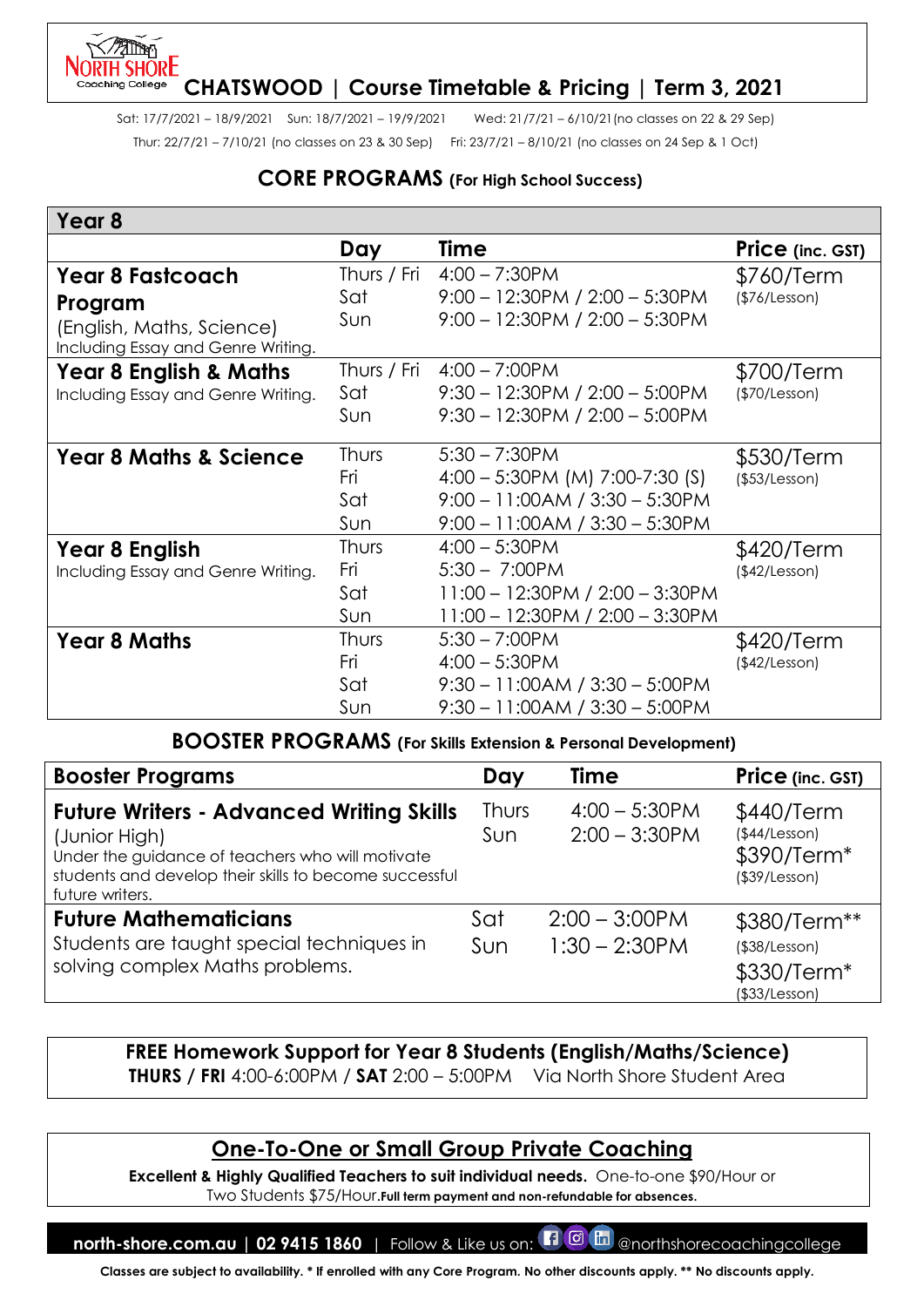# **NORTH SHORE CHATSWOOD | Course Timetable & Pricing | Term 3, 2021**

Sat: 17/7/2021 – 18/9/2021 Sun: 18/7/2021 – 19/9/2021 Wed: 21/7/21 – 6/10/21(no classes on 22 & 29 Sep) Thur: 22/7/21 – 7/10/21 (no classes on 23 & 30 Sep) Fri: 23/7/21 – 8/10/21 (no classes on 24 Sep & 1 Oct)

## **CORE PROGRAMS (For High School Success)**

# **Year 9**

|                                   | Day       | <b>Time</b>                                | Price (inc.GST) |
|-----------------------------------|-----------|--------------------------------------------|-----------------|
| <b>Year 9 Fastcoach</b>           | Thurs/Fri | $4:00 - 8:00$ PM                           | \$800/Term      |
| Program                           | Sat       | 9:30 - 12:30PM (English & Maths)           | (\$80/Lesson)   |
| (English, Maths, Science)         |           | 12:30 - 1:30PM (Science)                   |                 |
| Including Essay and Genre         |           | $2:00 - 5:00$ PM (English & Maths)         |                 |
| Writing.                          | Sun       | 9:30 - 1:30PM /12:30-5:00PM                |                 |
| <b>Year 9 English &amp; Maths</b> | Thurs/Fri | $4:00 - 7:00$ PM                           | \$730/Term      |
| Including Essay and Genre         | Sat       | $9:30 - 12:30PM / 2:00 - 5:00PM$           | (\$73/Lesson)   |
| Writing.                          | Sun       | $9:30 - 12:30PM / 2:00 - 5:00PM$           |                 |
| <b>Year 9 Maths &amp; Science</b> | Thurs     | $4:00 - 5:30PM$ (Maths)                    | \$630/Term      |
|                                   |           | $7:00 - 8:00$ PM (Science)                 | (\$3/Lesson)    |
|                                   | Fri       | $5:30 - 8:00$ PM                           |                 |
|                                   | Sat       | $11:00 - 1:30$ PM                          |                 |
|                                   |           | 12:30 -1:30PM (S) 2:00 - 3:30PM (M)        |                 |
|                                   | Sun       | $11:00 - 1:30$ PM                          |                 |
|                                   |           | $12:30 - 1:30$ PM (S) $3:30 - 5:00$ PM (M) |                 |
| Year 9 English                    | Thurs     | $5:30 - 7:00$ PM                           | \$430/Term      |
| Including Essay and Genre         | Fri       | $4:00 - 5:30$ PM                           | (\$43/Lesson)   |
| Writing.                          | Sat       | $9:30 - 11:00AM/3:30 - 5:00PM$             |                 |
|                                   | Sun       | 9:30 - 11:00AM / 2:00-3:30PM               |                 |
| <b>Year 9 Maths</b>               | Thurs     | $4:00 - 5:30$ PM                           | \$430/Term      |
|                                   | Fri       | $5:30 - 7:00$ PM                           | (\$43/Lesson)   |
|                                   | Sat       | $11:00 - 12:30$ PM $/2:00 - 3:30$ PM       |                 |
|                                   | Sun       | $11:00 - 12:30PM / 3:30 - 5:00PM$          |                 |
| <b>Year 9 Science</b>             | Thurs/Fri | $7:00 - 8:00$ PM                           | \$310/Term      |
|                                   | Sat       | $12:30 - 1:30$ PM                          | (\$31/Lesson)   |
|                                   | Sun       | $12:30 - 1:30$ PM                          |                 |

# **BOOSTER PROGRAMS (For Skills Extension & Personal Development)**

| <b>Booster Programs</b>                                                                                                                                                                          | Day                 | <b>Time</b>                         | <b>Price</b> (inc. GST)           |
|--------------------------------------------------------------------------------------------------------------------------------------------------------------------------------------------------|---------------------|-------------------------------------|-----------------------------------|
| <b>Future Writers - Advanced Writing Skills</b><br>(Senior High)<br>Under the guidance of teachers who will motivate students<br>and develop their skills to become successful future writers.   | <b>Thurs</b><br>Sun | $5:15 - 6:45PM$<br>$3:30 - 5:00$ PM | \$490/Term<br>$($ \$49/Lesson $)$ |
| <b>The Academy Extension Reading Group</b><br>Intellectually Absorbing Text to develop essential thinking,<br>reading & writing skills.<br>Suitable for students aiming for HSC English Success. | Sun                 | $8:30 - 9:30$ AM                    | \$460/Term<br>(\$46/Lesson)       |

# **FREE Homework Support for Year 9 Students (English/Maths/Science)**

**THURS / FRI** 4:00-6:00PM / **SAT** 2:00 – 5:00PM Via North Shore Student Area

**north-shore.com.au | 02 9415 1860** | Follow & Like us on: **[1 0 m** @northshorecoachingcollege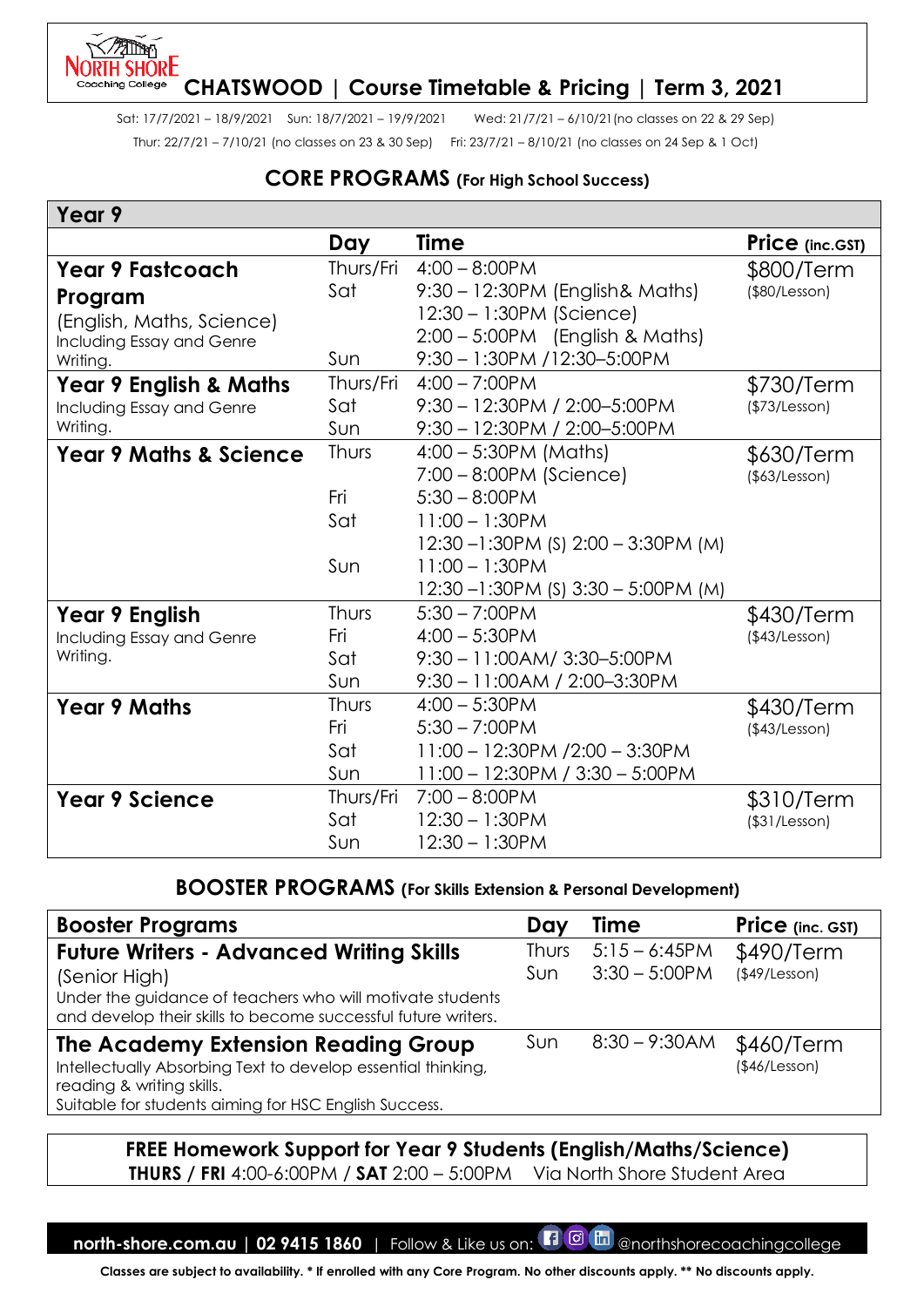Sat: 17/7/2021 – 18/9/2021 Sun: 18/7/2021 – 19/9/2021 Wed: 21/7/21 – 6/10/21(no classes on 22 & 29 Sep) Thur: 22/7/21 – 7/10/21 (no classes on 23 & 30 Sep) Fri: 23/7/21 – 8/10/21 (no classes on 24 Sep & 1 Oct)

# **CORE PROGRAMS (For High School Success)**

| Year 10                                                                                         |                                |                                                                                                                                                                          |                                   |
|-------------------------------------------------------------------------------------------------|--------------------------------|--------------------------------------------------------------------------------------------------------------------------------------------------------------------------|-----------------------------------|
|                                                                                                 | Day                            | <b>Time</b>                                                                                                                                                              | <b>Price</b> (inc. GST)           |
| Year 10 Fastcoach<br>Program<br>(English, Maths, Science)<br>Including Essay and Genre Writing. | Thurs/Fri<br>Sat<br>Sun        | $4:00 - 8:00$ PM<br>$9:30 - 1:30$ PM / 12:30 - 5:00PM<br>$9:30 - 1:30$ PM / $12:30 - 5:00$ PM                                                                            | \$800/Term<br>(\$80/Lesson)       |
| <b>Year 10 English &amp; Maths</b><br>Including Essay and Genre Writing.                        | Thurs/Fri<br>Sat<br><b>Sun</b> | $4:00 - 7:00$ PM<br>$9:30 - 12:30PM / 2:00 - 5:00PM$<br>$9:30 - 12:30PM / 2:00 - 5:00PM$                                                                                 | \$730/Term<br>(\$73/Lesson)       |
| Year 10 Maths& Science                                                                          | Thurs/Fri<br>Sat<br><b>Sun</b> | 4:00 - 5:30PM (M) 7:00 - 8:00PM (S)<br>$9:30 - 11:00AM(M)$<br>$12:30 - 1:30$ PM (S) $3:30 - 5:00$ PM (M)<br>$11:00 - 1:30$ PM<br>$12:30 - 1:30$ (S) $2:00 - 3:30$ PM (M) | \$630/Term<br>(\$3/Lesson)        |
| Year 10 English<br>Including Essay and Genre Writing.                                           | Thurs/Fri<br>Sat<br>Sun        | $5:30 - 7:00$ PM<br>$11:00 - 12:30PM / 2:00 - 3:30PM$<br>$9:30 - 11:00AM / 3:30 - 5:00PM$                                                                                | \$430/Term<br>(\$43/Lesson)       |
| <b>Year 10 Maths</b>                                                                            | Thurs/Fri<br>Sat<br>Sun        | $4:00 - 5:30$ PM<br>$9:30 - 11:00AM / 3:30 - 5:00PM$<br>$11:00 - 12:30PM / 2:00 - 3:30PM$                                                                                | \$430/Term<br>(\$43/Lesson)       |
| <b>Year 10 Science</b>                                                                          | Thurs/Fri<br>Sat<br>Sun        | $7:00 - 8:00$ PM<br>$12:30 - 1:30$ PM<br>$12:30 - 1:30$ PM                                                                                                               | \$310/Term<br>$($ \$31/Lesson $)$ |

#### **BOOSTER PROGRAMS (For Skills Extension & Personal Development)**

| <b>Booster Programs</b>                                                                                                                                                                        | Day                 | <b>Time</b>                         | Price (inc. GST)                  |
|------------------------------------------------------------------------------------------------------------------------------------------------------------------------------------------------|---------------------|-------------------------------------|-----------------------------------|
| <b>Future Writers - Advanced Writing Skills</b><br>(Senior High)<br>Under the guidance of teachers who will motivate students<br>and develop their skills to become successful future writers. | <b>Thurs</b><br>Sun | $5:15 - 6:45PM$<br>$3:30 - 5:00$ PM | \$490/Term<br>$($ \$49/Lesson $)$ |
| The Academy Extension Reading Group<br>Intellectually Absorbing Text to develop essential thinking,<br>reading & writing skills.<br>Suitable for students aiming for HSC English Success.      | Sun                 | $8:30 - 9:30$ AM                    | \$460/Term<br>(\$46/Lesson)       |

## **FREE Homework Support for Year 10 Students (English/Maths/Science) THURS / FRI** 4:00-6:00PM / **SAT** 2:00 – 5:00PM Via North Shore Student Area

# **One-To-One or Small Group Private Coaching**

**Excellent & Highly Qualified Teachers to suit individual needs.** One-to-one \$90/Hour or Two Students \$75/Hour.**Full term payment and non-refundable for absences.**

**north-shore.com.au | 02 9415 1860** | Follow & Like us on:  $\Box$  @ morthshorecoachingcollege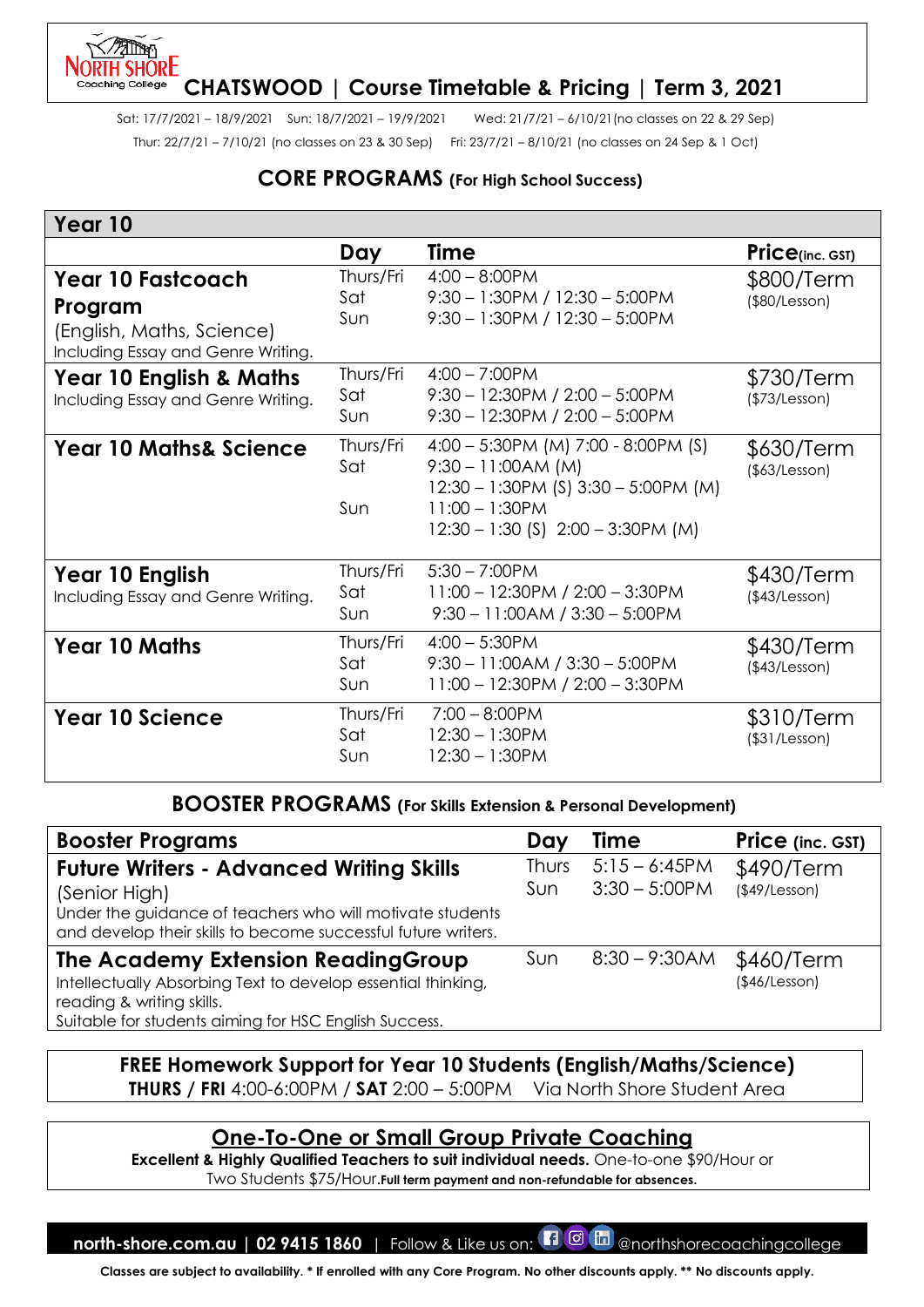#### **NORTH SHORE CHATSWOOD | Course Timetable & Pricing | Term 3, 2021** Coachina College

Sat: 17/7/2021 – 18/9/2021 Sun: 18/7/2021 – 19/9/2021 Wed: 21/7/21 – 6/10/21(no classes on 22 & 29 Sep) Thur: 22/7/21 – 7/10/21 (no classes on 23 & 30 Sep) Fri: 23/7/21 – 8/10/21 (no classes on 24 Sep & 1 Oct)

#### **SUBJECTS (For Year 11 HSC Success – Preparation for HSC Success)**

| Year 11                                        |     |                                       |                                   |
|------------------------------------------------|-----|---------------------------------------|-----------------------------------|
|                                                | Day | <b>Time</b>                           | Price (inc. GST)                  |
| <b>MATHS</b>                                   |     |                                       |                                   |
| Year 11 Maths                                  | Sat | $11:00 - 1:00$ PM                     | \$580/Term                        |
| (Standard - 2U)                                | Sun | $11:00 - 1:00$ PM                     | $($ \$58/Lesson $)$               |
| Year 11 Maths                                  | Sat | $11:00 - 1:00$ PM / $1:30 - 3:30$ PM  | \$580/Term                        |
| (Advanced - 2U)                                | Sun | $11:00 - 1:00$ PM                     | $($ \$58/Lesson $)$               |
| Year 11 Maths                                  |     | Thurs/Fri 4:00 - 6:00PM               | \$580/Term                        |
| $(Ext 1 - 3U)$                                 | Sat | $9:00 - 11:00AM$                      | (\$58/Lesson)                     |
|                                                | Sun | 10:30-12:30PM                         |                                   |
|                                                |     |                                       |                                   |
| <b>ENGLISH - Includes Essay Writing Skills</b> |     |                                       |                                   |
| Year 11 English<br>(EAL/D)                     | Sat | $11:00 - 12:30$ PM / $3:30 - 5:00$ PM | \$490/Term<br>$($ \$49/Lesson $)$ |
| Year 11 English                                | Fri | 4:00 - 5:30PM                         | \$490/Term                        |
| (Standard)                                     | Sat | $9:30 - 11:00AM$                      | (\$49/Lesson)                     |
|                                                | Sun | $9:30 - 11:00AM$                      |                                   |
| Year 11 English                                | Fri | $5:30 - 7:00$ PM                      | \$490/Term                        |
| (Advanced)                                     | Sat | 11:00 - 12:30PM / 3:30 - 5:00PM       | (\$49/Lesson)                     |
|                                                | Sun | $11:00 - 12:30PM$                     |                                   |
| Year 11 English                                | Sat | $12:30 - 2:00$ PM                     | \$490/Term                        |
| (Extension)                                    | Sun | $12:30 - 2:00$ PM                     | (\$49/Lesson)                     |
|                                                |     |                                       |                                   |
| <b>OTHER SUBJECTS</b>                          |     |                                       |                                   |
| <b>Year 11 Physics</b>                         | Sat | $9:30 - 11:00AM$                      | \$490/Term                        |
|                                                | Sun | $1:00 - 2:30$ PM                      | $($ \$49/Lesson $)$               |
| <b>Year 11 Chemistry</b>                       | Sat | $11:00 - 12:30$ PM                    | \$490/Term                        |
|                                                | Sun | $11:00 - 12:30$ PM                    | $($ \$49/Lesson $)$               |
|                                                |     |                                       |                                   |

# **One-To-One or Small Group Private Coaching**

**Excellent & Highly Qualified Teachers to suit individual needs.** One-to-one \$110/Hour or Two Students \$95/Hour.**Full term payment and non-refundable for absences.**

**north-shore.com.au | 02 9415 1860** | Follow & Like us on: **[1 0 m** @northshorecoachingcollege